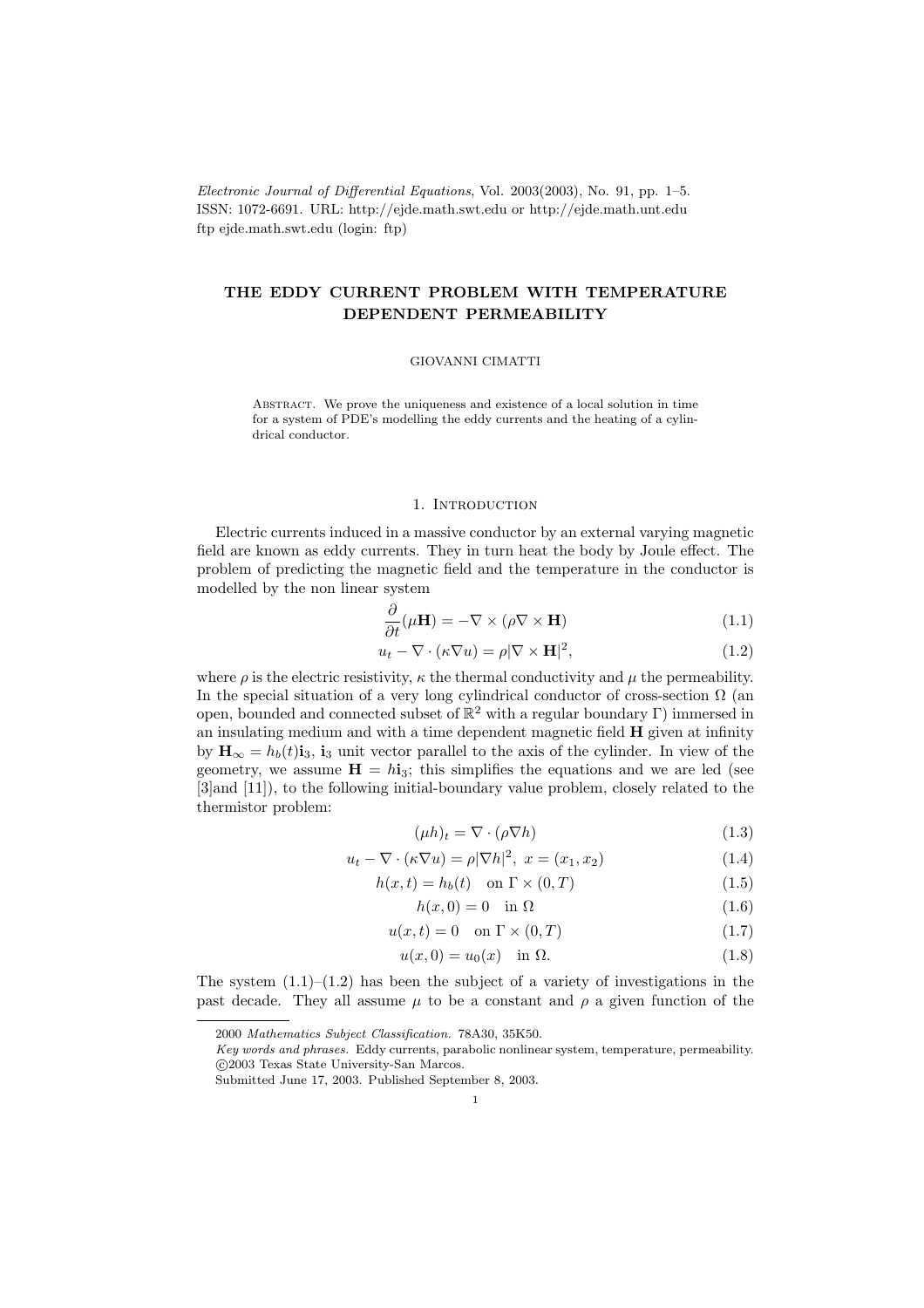temperature u. We refer, in particular, to the work of Hong-Ming Yin  $[13]$ ,  $[14]$  and also to  $[8]$  and references therein. The more special problem  $(1.3)$ – $(1.8)$  has been studied in [3] and [11], again with constant permeability. Now, in real conductors not only  $\rho$  and  $\kappa$  depend on u, but also  $\mu$ , in certain cases dramatically [10]; this makes the problem considerably more difficult.

### 2. RESULTS

In the stationary thermistor problem a suitable transformation linearizes the system (see [4], [5] and [6]) and this permits, in particular, a precise estimate of the maximum of the temperature  $u$ . Unfortunately, there does not seem to be a correspondent transformation for the parabolic system  $(1.3)$ – $(1.8)$ . However, when  $\rho$ ,  $\kappa$  and  $\mu$  are constants the transformation useful in the thermistor problem can be applied to  $(1.3)$ – $(1.8)$ . Let

$$
a = \frac{\mu}{\rho}, \quad b = \frac{1}{\rho 2}, \quad c = \frac{\kappa}{\rho 2}
$$

and define  $\mathcal{H}(x_1, x_2, t) = h(x_1, x_2, at), \mathcal{U}(x_1, x_2, t) = u(x_1, x_2, bt)$  and

$$
\theta(x_1, x_2, t) = \frac{\mathcal{H}^2}{2}(x_1, x_2, t) + c \quad \mathcal{U}(x_1, x_2, t).
$$

Under this transformation system  $(1.3)$ – $(1.8)$  becomes

$$
\mathcal{H}_t = \Delta \mathcal{H}, \quad \theta_t = \Delta \theta.
$$

The initial and boundary conditions for  $\theta$  are immediately written in terms of the same data of  $H$  and  $U$ . Thus  $H$  and  $\theta$  are estimated via the parabolic maximum principle and, correspondingly,  $\mathcal{U} = \frac{1}{c} \left( \theta - \frac{\mathcal{H}^2}{2} \right)$  is also estimated. In this note we present a result of uniqueness for problem  $(1.3)$ – $(1.8)$  assuming  $\mu$ ,  $\rho$  and  $\kappa$  to be given functions of  $u$  and a result of existence of solutions local in time. The difficulties inherent to the nonlinear problem  $(1.3)$ – $(1.8)$  are better understood if we rewrite equations. Equations  $(1.3)$  and  $(1.4)$  in normal form, i.e. solved with respect to  $h_t$  and  $u_t$ , and with the principal part in divergence form. We obtain, after easy calculations,

$$
h_t = \nabla \cdot (a(u)\nabla h) - \nabla \cdot (b(u)h\nabla u) - c(u)h|\nabla h|^2 + d(u)\nabla u \cdot \nabla h + e(u)h|\nabla u|^2
$$
\n(2.1)\n
$$
u_t = \nabla \cdot (\kappa(u)\nabla u) + \rho(u)|\nabla h|^2, \tag{2.2}
$$

where

$$
a(u) = \nu(u)\rho(u), \quad \nu(u) = \frac{1}{\mu(u)}, \quad b(u) = \mu'(u)\nu(u)\kappa(u), \quad c(u) = \mu'(u)\nu(u)\rho(u),
$$

$$
d(u) = \mu'(u)\nu(u)\kappa(u) - \nu'(u)\rho(u), \quad e(u) = \mu''(u)\nu(u)\kappa(u) + \mu'(u)\nu'(u)\kappa(u).
$$

On the right-hand side of equation (2.1) the second term clearly shows the lack of uniform ellipticity in the principal part of the system. This is the main source of mathematical difficulty in these equations. We assume  $b(u)$ ,  $c(u)$ ,  $d(u)$  and  $e(u)$ to be bounded and globally Lipschitz and  $a(u)$ ,  $\kappa(u)$  to be locally bounded and to satisfy

$$
a(u) \ge a_0 > 0, \quad \kappa(u) \ge \kappa_0 > 0. \tag{2.3}
$$

We denote with  $\|\cdot\|$  the norm in  $L_2(\Omega)$ .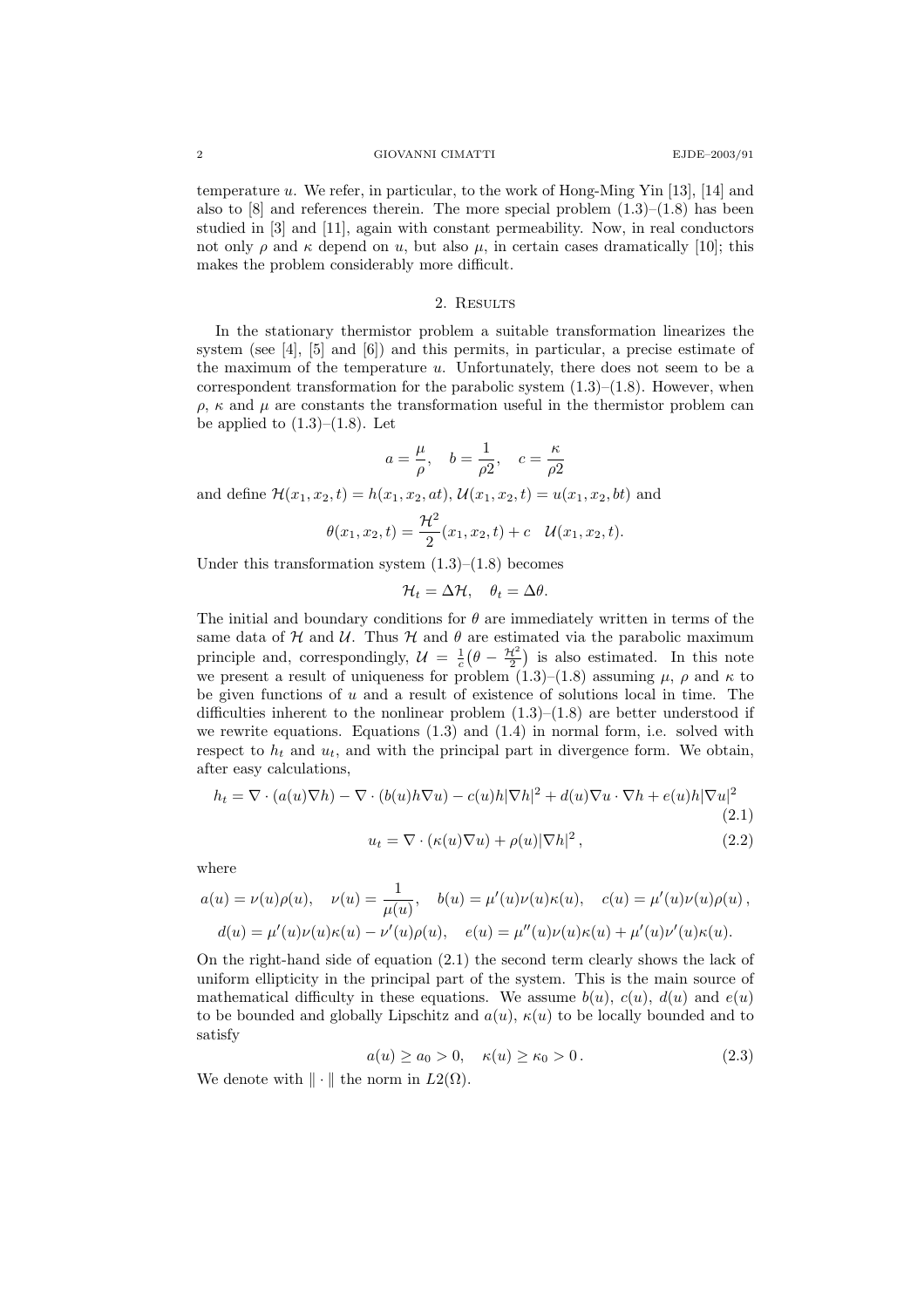Theorem 2.1. Under the assumptions

$$
u_0(x) \in H_0^{1,\infty}(\Omega), h_b(t) \in H^{1,\infty}(0,T), h_b(0) = 0,
$$

there exists at most one solution,

$$
(h, u) \in L^{\infty}(0, T; H^{1,\infty}(\Omega)) \times L^{\infty}(0, T; H_0^{1,\infty}(\Omega)),
$$
  

$$
(h_t, u_t) \in L_2(0, T; H^{-1}(\Omega)) \times L_2(0, T; H^{-1}(\Omega)),
$$

to problem  $(2.1)$ ,  $(2.2)$ ,  $(1.5)$ – $(1.8)$ .

*Proof.* Let  $(h_1, u_1)$  and  $(h_2, u_2)$  be two solutions and let  $z = h_1 - h_2$ ,  $w = u_1 - u_2$ . Subtracting equation  $(2.1)$  from  $(2.2)$ , we obtain

$$
z_{t} = \nabla \cdot \left[a(u_{1})\nabla h_{1} - a(u_{2})\nabla h_{2}\right] - \nabla \cdot \left[b(u_{1})h_{1}\nabla u_{1} - b(u_{2})h_{2}\nabla u_{2}\right]
$$
  
\n
$$
- \left[c(u_{1})h_{1}|\nabla h_{1}|^{2} - c(u_{2})h_{2}|\nabla h_{2}|^{2}\right] + \left[d(u_{1})\nabla u_{1} \cdot \nabla h_{1} - d(u_{2})\nabla h_{2}\right]
$$
  
\n
$$
+ \left[e(u_{1})h_{1}|\nabla u_{1}|^{2} - e(u_{2})h_{2}|\nabla u_{2}|^{2}\right]
$$
  
\n
$$
= \{1\} + \{2\} + \{3\} + \{4\} + \{5\},
$$
  
\n
$$
w_{t} = \nabla \cdot \left[\kappa(u_{1})\nabla u_{1} - \kappa(u_{2})\nabla u_{2}\right] + \rho(u_{1})|\nabla h_{1}|^{2} - \rho(u_{2})|\nabla h_{2}|^{2} = \{6\} + \{7\},
$$
  
\n(2.5)  
\n
$$
z(x, 0) = 0, \quad w(x, 0) = 0, \quad x \in \Omega,
$$
  
\n
$$
z(x, t) = 0, \quad w(x, t) = 0, \quad (x, t) \in \Gamma \times (0, T).
$$
  
\n(2.7)

We multiply  $(2.4)$  by z and  $(2.5)$  by  $Kw$ , where K is a positive constant to be defined later. Integrating by parts over  $\Omega$  and using the Cauchy-Schwartz inequality, we have

$$
\frac{1}{2} \frac{d}{dt} \int_{\Omega} (z^2 + Kw^2) dx + a_0 \|\nabla z\|^2 + K\kappa_0 \|\nabla w\|^2
$$
\n
$$
\leq C_{11} \|w\| \|\nabla z\| + \left( C_{21} \|w\| \|\nabla z\| + C_{22} \|z\| \|\nabla z\| + C_{23} \|\nabla w\| \|\nabla z\| \right)
$$
\n
$$
+ \left( C_{31} \|w\| \|z\| + C_{32} \|z\|^2 + C_{33} \|z\| \|\nabla z\| \right)
$$
\n
$$
+ \left( C_{41} \|w\| \|z\| + C_{42} \|z\| \|\nabla w\| + C_{43} \|z\| \|\nabla z\| \right)
$$
\n
$$
+ \left( C_{51} \|w\|^2 + C_{52} \|z\|^2 + C_{53} \|z\| \|\nabla w\| \right)
$$
\n
$$
+ C_{61} K \|w\| \|\nabla w\| + K C_{71} \|w\|^2 + K C_{72} \|w\| \|\nabla z\|
$$
\n(2.8)

where the first index refers, in the various  $C_{ij}$ , to the grouping given in (2.4) and (2.5). We apply the elementary inequality  $2ab \leq \gamma a^2 + \frac{1}{\gamma} b^2$  with various choices of  $\gamma$ and with the goal of absorbing in the left-hand side of  $(2.8)$  all the terms containing  $\|\nabla z\|$  and  $\|\nabla w\|$ . Clearly, in this respect, the most difficult term is  $C_{23}\|\nabla w\|\|\nabla z\|$ . With  $\epsilon > 0$  we have

$$
C_{11}||w|| ||\nabla z|| \leq C_{11} \frac{\epsilon}{2} ||\nabla z||^2 + C_{11} \frac{1}{2\epsilon} ||w||^2
$$

and

$$
KC_{72}||w|| ||\nabla z|| \leq KC_{72} \frac{\epsilon}{2K} ||\nabla z||^2 + \frac{K}{2\epsilon} C_{72} ||w||^2.
$$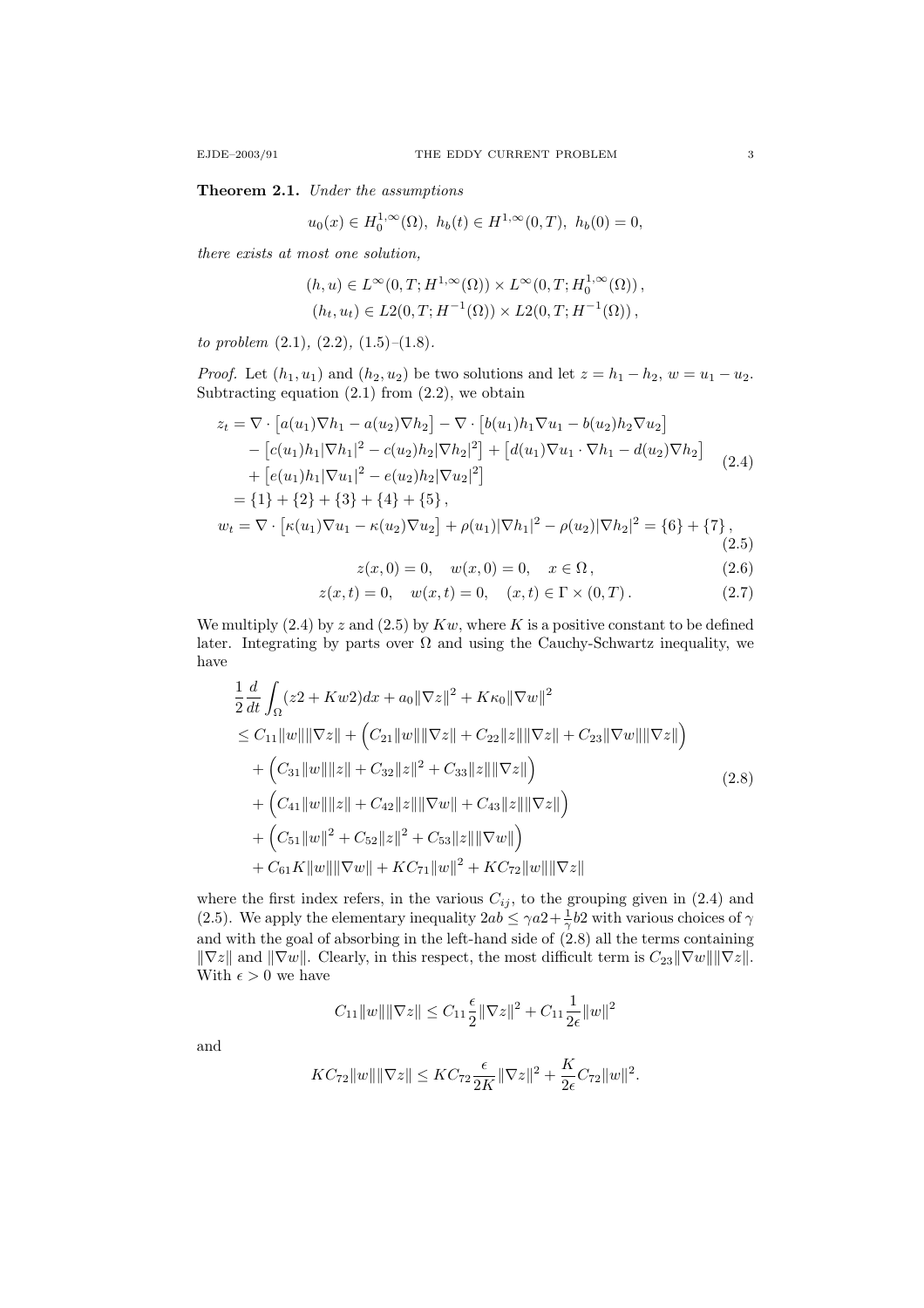Treating the other groups of terms similarly, we obtain in the end

$$
\frac{1}{2}\frac{d}{dt}\int_{\Omega}(z^2+Kw^2)dx + (a_0 - A\epsilon - KC_{72}\frac{\epsilon}{2K})\|\nabla z\|^2
$$

$$
+\left(\frac{K\kappa_0}{2} - B\epsilon - \frac{C_{23}}{2\epsilon}\right)\|\nabla w\|^2
$$

$$
\leq L(\epsilon, K)\|w\|^2 + M(\epsilon, K)\|z\|^2
$$

where  $L(\epsilon, K)$  and  $M(\epsilon, K)$  are positive functions defined for  $\epsilon > 0$  and  $K > 0$ , and A, B constants easily computed. With the choice

$$
\epsilon = \bar{\epsilon} = \frac{a_0}{A + C_{72}}, \quad K = \bar{K} = \max\left\{1, \frac{4}{\kappa_0} \left[\frac{Ba_0}{(A + C_{72})} + \frac{2C_{23}(A + C_{72})}{a_0}\right]\right\},\,
$$

we have

$$
\frac{d}{dt} \int_{\Omega} (z^2 + \bar{K}w^2) dx + a_0 \|\nabla z\|^2 + \frac{\bar{K}\kappa_0}{2} \|\nabla w\|^2 \le C \int_{\Omega} (z^2 + \bar{K}w^2) dx
$$

where  $C = 2 \max\{L(\bar{\epsilon}, \bar{K}), M(\bar{\epsilon}, \bar{K})\}\$ . Hence the Gronwall lemma, gives  $||u_1(t) - u_2(t)||^2 + \bar{K}||h_1(t) - h_2(t)||^2 \le e^{Ct} (||u_1(0) - u_2(0)||^2 + \bar{K}||h_1(0) - h_2(0)||^2$ and uniqueness follows.

To prove a result of existence local in time, we apply a theorem by Sobolewskii in [12], which we quote below.

## **Theorem 2.2.** For  $\alpha, \beta, i, j = 1, 2$ , let the functions

 $a_{ii\alpha\beta}(t, v_1, v_2, v_{11}, v_{12}, v_{21}, v_{22}), \quad f_{\alpha}(t, t, v_1, v_2, v_{11}, v_{12}, v_{21}, v_{22})$ 

be of class  $C2(\mathbb{R}^7)$  and  $\tilde{v}_1(x), \tilde{v}_2(x)$  be in  $C^2(\bar{\Omega})$ , with  $\tilde{v}_1, \tilde{v}_2 = 0$  on  $\Gamma$ . Define

$$
\tilde{a}_{ij\alpha\beta}(x) = a_{ij\alpha\beta}\Big(0, \tilde{v}_1(x), \tilde{v}_2(x), \frac{\partial \tilde{v}_1}{\partial x_1}(x), \frac{\partial \tilde{v}_1}{\partial x_2}(x), \frac{\partial \tilde{v}_2}{\partial x_1}(x), \frac{\partial \tilde{v}_2}{\partial x_2}(x)\Big).
$$

Suppose that

$$
\sum_{ij\alpha\beta=1}^{2} \tilde{a}_{ij\alpha\beta}(x)\xi_{i\alpha}\xi_{j\beta} \ge k \sum_{i\alpha=1}^{2} \xi_{i\alpha}^{2}, \quad k > 0
$$
 (2.9)

for all  $x \in \Omega$ . Then the problem

$$
\frac{\partial v_{\alpha}}{\partial t} - \sum_{ij\alpha\beta}^{2} \frac{\partial}{x_{i}} \Big( a_{ij\alpha\beta} \Big( t, v_{1}, v_{2}, \frac{\partial v_{1}}{\partial x_{1}}, \frac{\partial v_{1}}{\partial x_{2}}, \frac{\partial v_{2}}{\partial x_{1}}, \frac{\partial v_{2}}{\partial x_{2}} \Big) \frac{\partial v_{\beta}}{\partial x_{j}} \Big)
$$

$$
= f_{\alpha} \Big( t, v_{1}, v_{2}, \frac{\partial v_{1}}{\partial x_{1}}, \frac{\partial v_{1}}{\partial x_{2}}, \frac{\partial v_{2}}{\partial x_{1}}, \frac{\partial v_{2}}{\partial x_{2}} \Big)
$$

$$
v_{\alpha}(0, x) = \tilde{v}_{\alpha}(x) \quad x \in \Omega
$$

$$
v_{\alpha}(t, x) = 0, \quad (t, x) \in \Gamma \times [0, T), \quad \alpha = 1, 2
$$
\n(2.10)

has one and only one solution defined in a suitably small interval  $[0, t_0)$ ,  $t_0 < T$ .

To apply this theorem to our case we assume  $a(u)$ ,  $b(u)$ ,  $c(u)$ ,  $d(u)$ ,  $e(u)$ ,  $\kappa(u)$ and  $\rho(u)$  to be  $C2(\mathbb{R})$ . We define as new unknown function  $w(t, x) = h(t, x) - h_b(t)$ to obtain the homogeneous boundary condition required in (2.10) and suppose  $h_b(t) \in C_2(\mathbb{R})$  and  $u_0(x) \in C_2(\overline{\Omega})$ . In view of (6) and (11) the crucial condition (2.9) is satisfied: indeed we have

$$
a(u_0(x))(\xi_{11}^2 + \xi_{12}^2) + \kappa(u_0(x))(\xi_{21}^2 + \xi_{22}^2) \ge k(\xi_{11}^2 + \xi_{12}^2 + \xi_{21}^2 + \xi_{22}^2)
$$